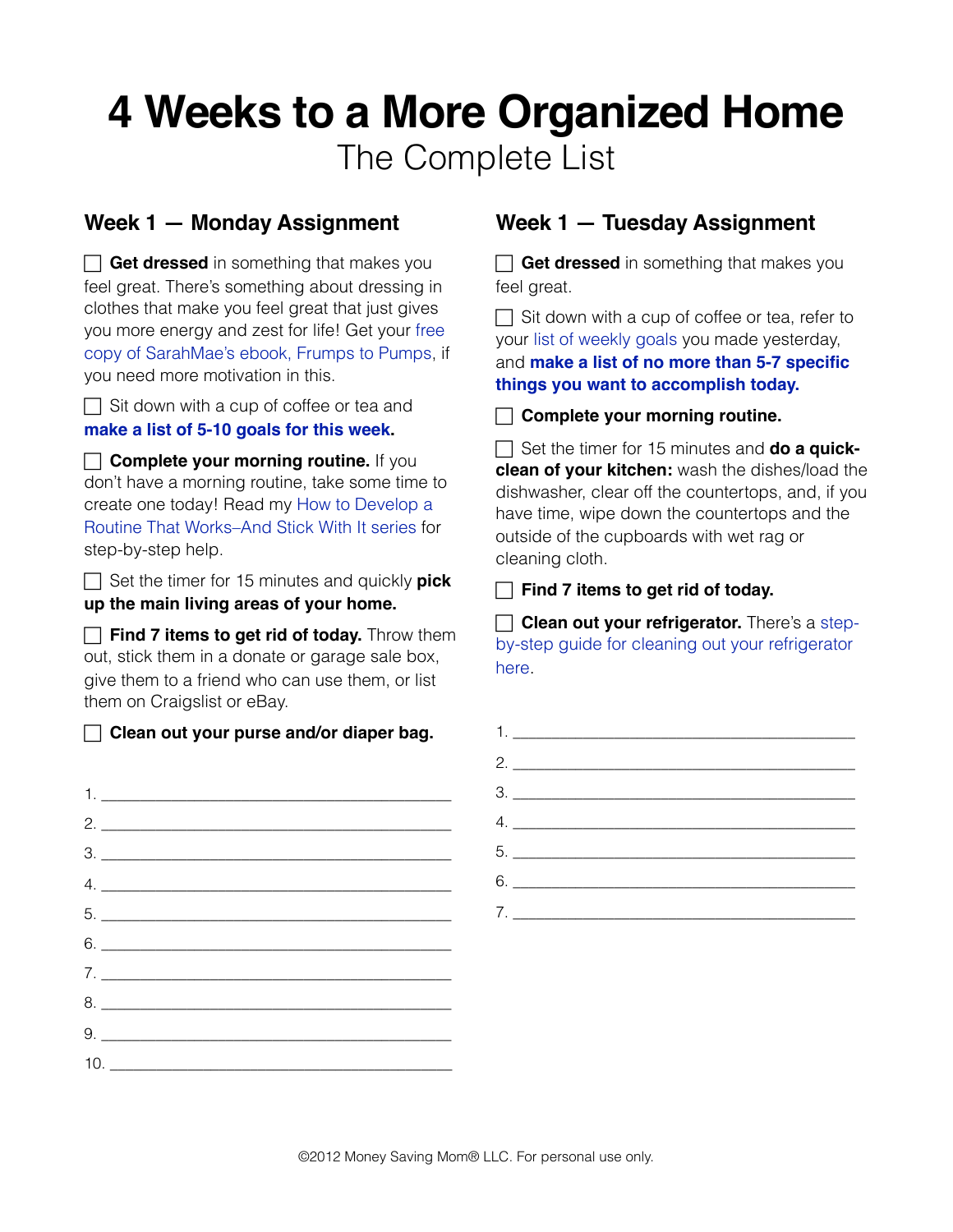#### **Week 1 — Wednesday Assignment**

**Get dressed** in something that makes you feel great.

 $\Box$  Sit down with a cup of coffee or tea, refer to your [list of weekly goals,](http://moneysavingmom.com/2012/04/10-weekly-goals-11.html) and **[make a list of no](http://moneysavingmom.com/2012/02/my-top-3-tips-for-getting-stuff-done.html)  [more than 5-7 specific things you want to](http://moneysavingmom.com/2012/02/my-top-3-tips-for-getting-stuff-done.html)  [accomplish today.](http://moneysavingmom.com/2012/02/my-top-3-tips-for-getting-stuff-done.html)**

**Complete your morning routine.**

 Set the timer for 15 minutes and **do a quickclean of your bedroom:** throw out any trash, put away items that are out of place, get rid of clutter, tidy up, vacuum, and make your bed.

Find 7 items to get rid of today.

**Clean out your freezer.** If you need step-bystep help, read this guide on [How to Clean Out](http://www.howtocleanstuff.net/how-to-clean-a-freezer/)  [Your Freezer.](http://www.howtocleanstuff.net/how-to-clean-a-freezer/)

| 2.                                  |
|-------------------------------------|
| $\begin{array}{c}\n3.\n\end{array}$ |
|                                     |
|                                     |
| $6. \underline{\hspace{2cm}}$       |
|                                     |
|                                     |

#### **Week 1 — Thursday Assignment**

**Get dressed** in something that makes you feel great.

 $\Box$  Sit down with a cup of coffee or tea, refer to your [list of weekly goals](http://moneysavingmom.com/2012/04/10-weekly-goals-11.html), and **[make a list of no](http://moneysavingmom.com/2012/02/my-top-3-tips-for-getting-stuff-done.html)  [more than 5-7 specific things you want to](http://moneysavingmom.com/2012/02/my-top-3-tips-for-getting-stuff-done.html)  [accomplish today.](http://moneysavingmom.com/2012/02/my-top-3-tips-for-getting-stuff-done.html)**

**Complete your morning routine.**

□ Set the timer for 15 minutes and **do a quickclean of your bathroom.** Need specific directions? Read this article on [How to Clean](http://www.creativehomemaking.com/articles/010403b.shtml)  [Your Bathroom in 15 Minutes.](http://www.creativehomemaking.com/articles/010403b.shtml)

**Find 7 items to get rid of today.**

#### **Clean out underneath your beds and**

**furniture.** Remove clutter and trash and put it away or throw it away. Move the furniture (if possible) and vacuum underneath.

| $\begin{array}{c}\n3. \quad \textcolor{blue}{\textbf{12.12}}\n\end{array}$                                                                                                                                                                                                                                                                                          |
|---------------------------------------------------------------------------------------------------------------------------------------------------------------------------------------------------------------------------------------------------------------------------------------------------------------------------------------------------------------------|
| $\begin{picture}(20,10) \put(0,0){\vector(1,0){100}} \put(15,0){\vector(1,0){100}} \put(15,0){\vector(1,0){100}} \put(15,0){\vector(1,0){100}} \put(15,0){\vector(1,0){100}} \put(15,0){\vector(1,0){100}} \put(15,0){\vector(1,0){100}} \put(15,0){\vector(1,0){100}} \put(15,0){\vector(1,0){100}} \put(15,0){\vector(1,0){100}} \put(15,0){\vector(1,0){100}} \$ |
|                                                                                                                                                                                                                                                                                                                                                                     |
|                                                                                                                                                                                                                                                                                                                                                                     |
| $7. \_$                                                                                                                                                                                                                                                                                                                                                             |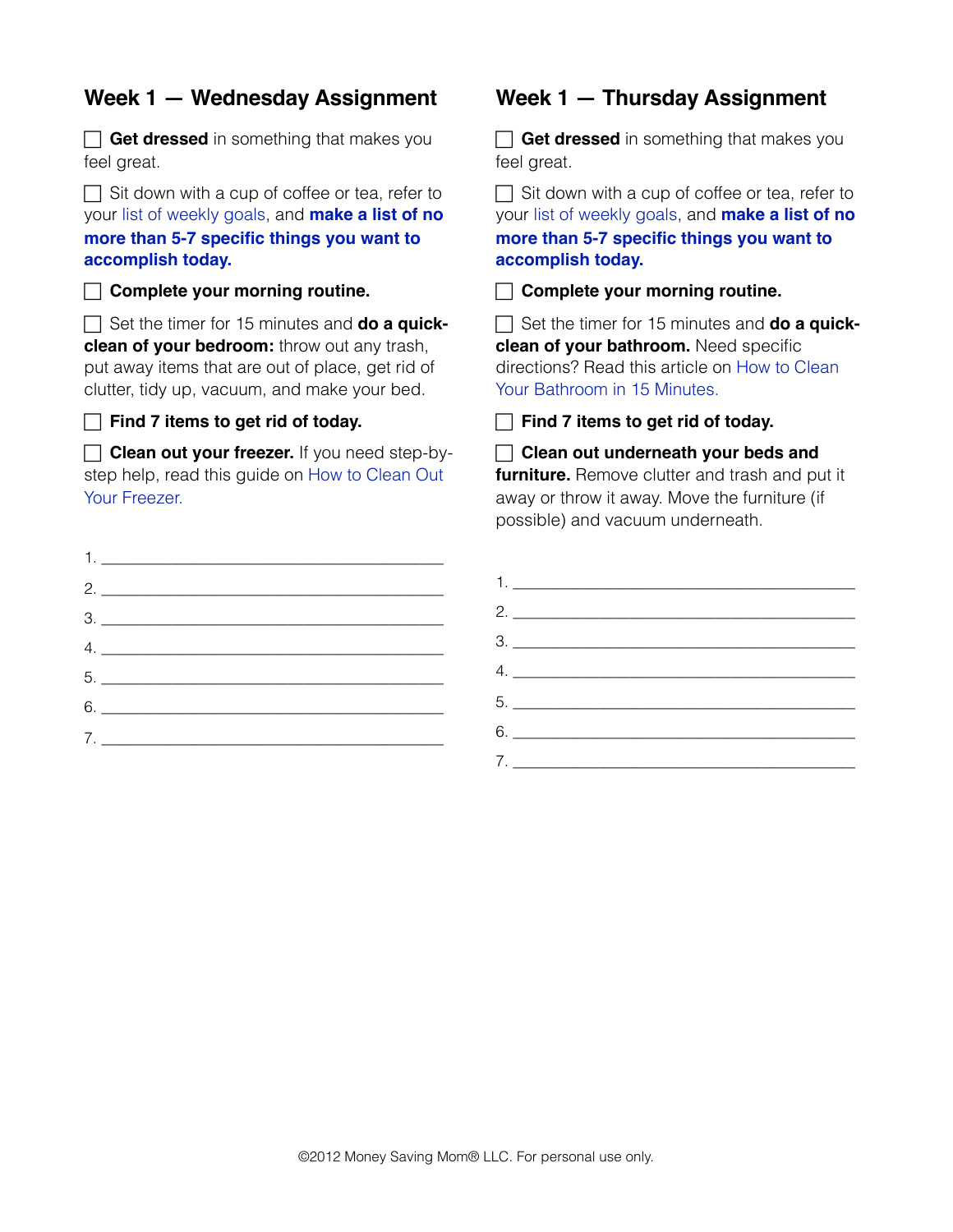#### **Week 1 — Friday Assignment**

**Get dressed** in something that makes you feel great.

 $\Box$  Sit down with a cup of coffee or tea, refer to your [list of weekly goals,](http://moneysavingmom.com/2012/04/10-weekly-goals-11.html) and **[make a list of no](http://moneysavingmom.com/2012/02/my-top-3-tips-for-getting-stuff-done.html)  [more than 5-7 specific things you want to](http://moneysavingmom.com/2012/02/my-top-3-tips-for-getting-stuff-done.html)  [accomplish today.](http://moneysavingmom.com/2012/02/my-top-3-tips-for-getting-stuff-done.html)**

**Complete your morning routine.**

 $\Box$  Set the timer for at least 15 minutes and **do something you really enjoy and that relaxes**  and rejuvenates you. If you need ideas, here are a few: read, write, call a friend, pray, exercise, bake, play with your children, laugh with your husband, stop by the bookstore and browse the book selection, work in the garden, or take a nap! Take some time to just stop and enjoy life today!

**Clean your couch.** Remove your couch cushions and clean out any crumbs, toys, or other miscellaneous items you find. Use an attachment on your vacuum to vacuum the cushions, underneath the cushions, and all crevices of your furniture. Spot clean the fabric, if needed.

| 2.                                                                     |  |
|------------------------------------------------------------------------|--|
| $\begin{array}{c} \n3. \begin{array}{ccc} \n\end{array} \n\end{array}$ |  |
|                                                                        |  |
|                                                                        |  |
| $6.$                                                                   |  |
|                                                                        |  |

#### **Week 2 — Monday Assignment**

**Get dressed** in something that makes you feel great.

 $\Box$  Sit down with a cup of coffee or tea and **create a [list of weekly goals.](http://www.moneysavingmom.com/2012/04/10-weekly-goals-11.html)** 

**Complete your morning routine.**

 Set the timer for 15 minutes and quickly **pick up your house and put things back into order after the weekend.**

**Find 7 items to get rid of today.**

 **Clean out the inside of your vehicle.** Remove all trash and clutter. Use a vacuum attachment to vacuum all the seats and floors out.

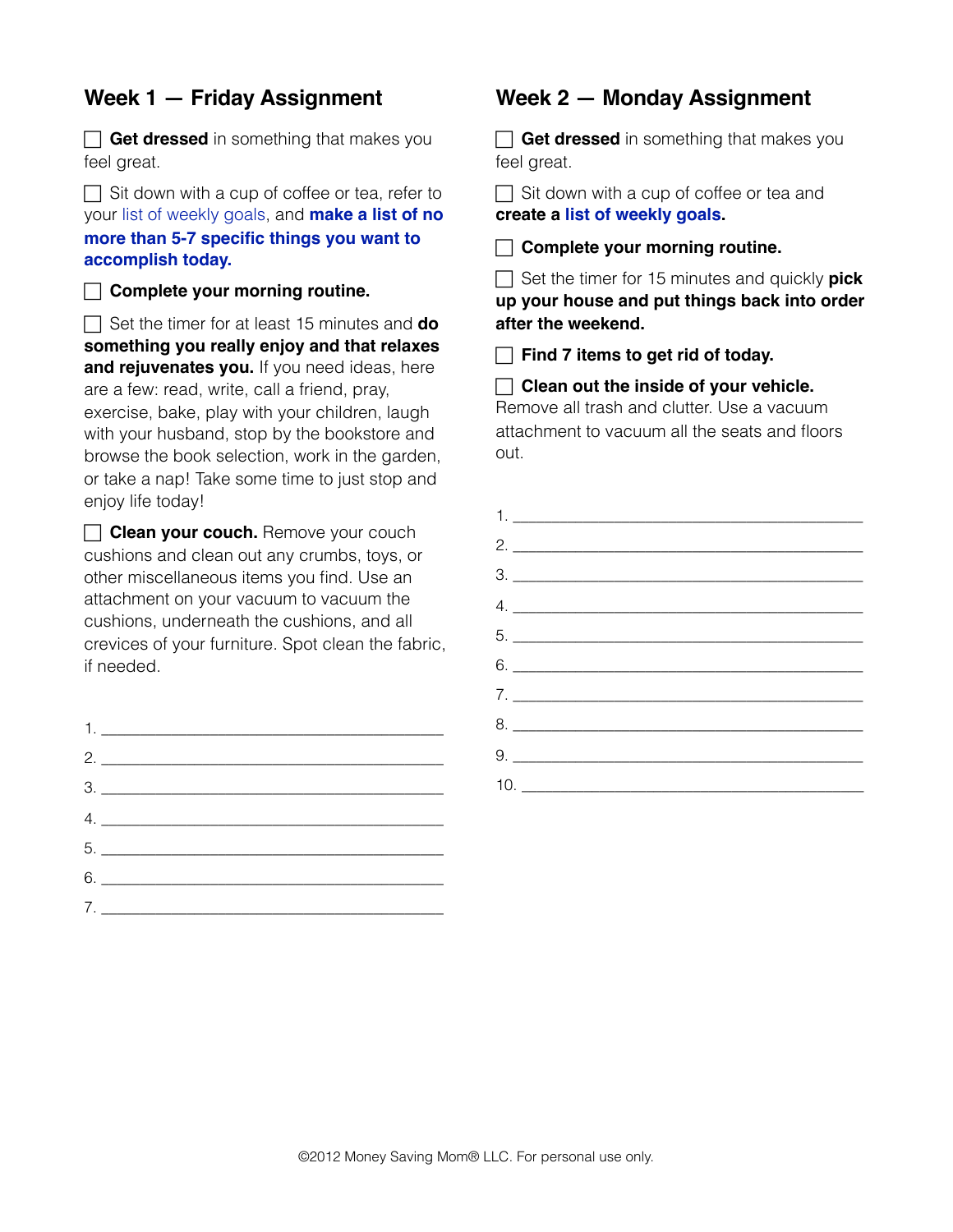#### **Week 2 — Tuesday Assignment**

**Get dressed** in something that makes you feel great.

 $\Box$  Sit down with a cup of coffee or tea, refer to your [list of weekly goals](http://moneysavingmom.com/2012/04/10-weekly-goals-11.html) you made yesterday, and **[make a list of no more than 5-7 specific](http://moneysavingmom.com/2012/02/my-top-3-tips-for-getting-stuff-done.html)  [things you want to accomplish today.](http://moneysavingmom.com/2012/02/my-top-3-tips-for-getting-stuff-done.html)**

**Complete your morning routine.**

 Set the timer for 15 minutes and **vacuum the main living areas of your home.**

**Find 7 items to get rid of today.**

**Wipe down all the baseboards in your** 

**home.** If you have children who can help, you might divide your home up into sections and have everyone take a section so you can get this job done quickly!

| 2.                                                                                                                                                                                                                                                                                                                                                                                                    |
|-------------------------------------------------------------------------------------------------------------------------------------------------------------------------------------------------------------------------------------------------------------------------------------------------------------------------------------------------------------------------------------------------------|
| $\begin{array}{c}\n3.\n\end{array}$                                                                                                                                                                                                                                                                                                                                                                   |
| $\begin{picture}(20,10) \put(0,0){\dashbox{0.5}(5,0){ }} \put(15,0){\circle{1}} \put(15,0){\circle{1}} \put(15,0){\circle{1}} \put(15,0){\circle{1}} \put(15,0){\circle{1}} \put(15,0){\circle{1}} \put(15,0){\circle{1}} \put(15,0){\circle{1}} \put(15,0){\circle{1}} \put(15,0){\circle{1}} \put(15,0){\circle{1}} \put(15,0){\circle{1}} \put(15,0){\circle{1}} \put(15,0){\circle{1}} \put(15,0$ |
| 5.                                                                                                                                                                                                                                                                                                                                                                                                    |
| $6. \underline{\hspace{1.5cm}}$                                                                                                                                                                                                                                                                                                                                                                       |
| 7.                                                                                                                                                                                                                                                                                                                                                                                                    |
|                                                                                                                                                                                                                                                                                                                                                                                                       |

#### **Week 2 — Wednesday Assignment**

**Get dressed** in something that makes you feel great.

 $\Box$  Sit down with a cup of coffee or tea, refer to your [list of weekly goals](http://moneysavingmom.com/2012/04/10-weekly-goals-11.html), and **[make a list of no](http://moneysavingmom.com/2012/02/my-top-3-tips-for-getting-stuff-done.html)  [more than 5-7 specific things you want to](http://moneysavingmom.com/2012/02/my-top-3-tips-for-getting-stuff-done.html)  [accomplish today.](http://moneysavingmom.com/2012/02/my-top-3-tips-for-getting-stuff-done.html)**

**Complete your morning routine.**

 Set the timer for 15 minutes and **go through your dresser drawers.** Remove items you no longer love, need, and/or wear. Quickly organize the remaining items.

**Find 7 items to get rid of today.** 

 **Wipe down all the door handles in your home.** You can use a damp rag with a little disinfectant on it or a cleaning wipe. If you have younger children, they'd probably enjoy joining you in tackling this project!

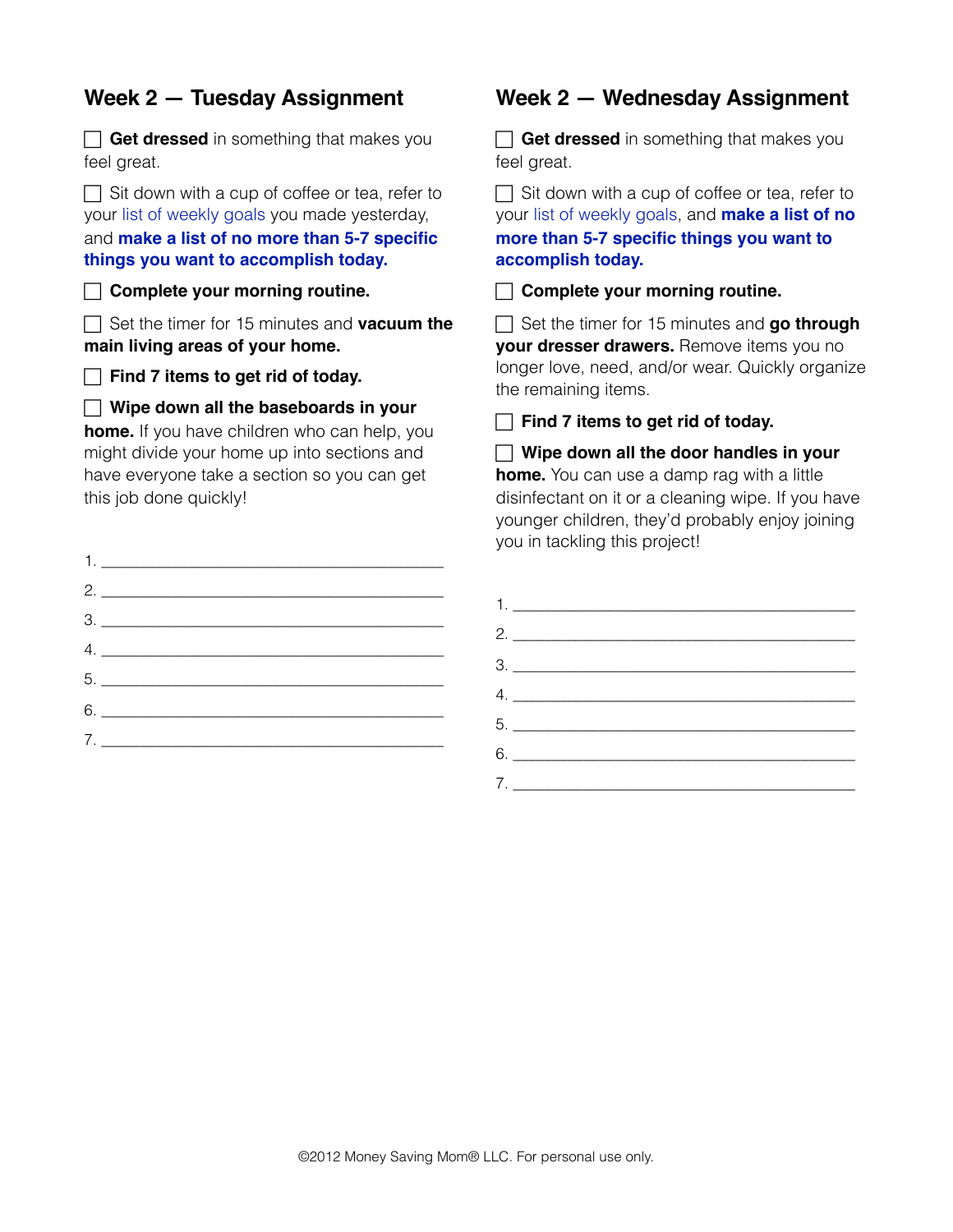#### **Week 2 — Thursday Assignment**

**Get dressed** in something that makes you feel great.

 $\Box$  Sit down with a cup of coffee or tea, refer to your [list of weekly goals,](http://moneysavingmom.com/2012/04/10-weekly-goals-11.html) and **[make a list of no](http://moneysavingmom.com/2012/02/my-top-3-tips-for-getting-stuff-done.html)  [more than 5-7 specific things you want to](http://moneysavingmom.com/2012/02/my-top-3-tips-for-getting-stuff-done.html)  [accomplish today.](http://moneysavingmom.com/2012/02/my-top-3-tips-for-getting-stuff-done.html)**

**Complete your morning routine.**

 Set the timer for 15 minutes and **do a quickclean of your bathroom.**

**Find 7 items to get rid of today.** 

**Clean your light switch plates.** You can use a damp rag with a little disinfectant on it or a cleaning wipe. If you have younger children, they'd probably enjoy joining you in tackling this project!

| 2.                            |
|-------------------------------|
|                               |
| 4.                            |
|                               |
| $6. \underline{\hspace{2cm}}$ |
| 7.                            |
|                               |

#### **Week 2 — Friday Assignment**

**Get dressed** in something that makes you feel great.

 $\Box$  Sit down with a cup of coffee or tea, refer to your [list of weekly goals](http://moneysavingmom.com/2012/04/10-weekly-goals-11.html), and **[make a list of no](http://moneysavingmom.com/2012/02/my-top-3-tips-for-getting-stuff-done.html)  [more than 5-7 specific things you want to](http://moneysavingmom.com/2012/02/my-top-3-tips-for-getting-stuff-done.html)  [accomplish today.](http://moneysavingmom.com/2012/02/my-top-3-tips-for-getting-stuff-done.html)**

**Complete your morning routine.**

 Set the timer for at least 15 minutes and **do something you really enjoy and that relaxes and rejuvenates you.**

 **Dust all ceiling fans and clean all light fixtures in your house.** Check for burned out light bulbs and replace them.

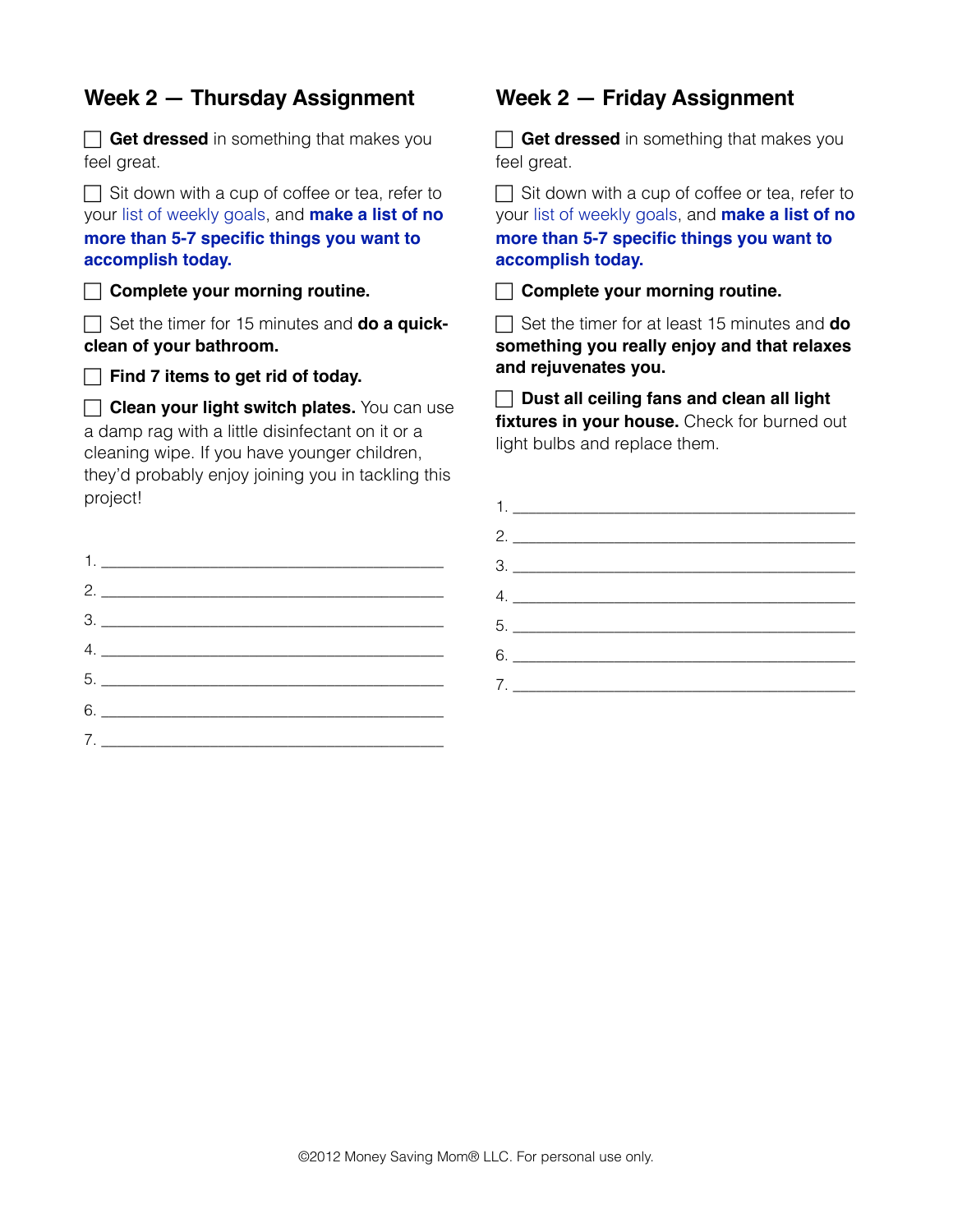#### **Week 3 — Monday Assignment**

**Get dressed** in something that makes you feel great.  $\Box$  Sit down with a cup of coffee or tea and **create a [list of weekly goals.](http://www.moneysavingmom.com/2012/04/10-weekly-goals-11.html) Complete your morning routine.** Set the timer for 15 minutes and quickly **pick up your house and put things back into order after the weekend. Find 7 items to get rid of today. Clean out your silverware drawer.** Remove all items, vacuum out the crumbs with your vacuum's attachment, wipe down the drawer with a damp cloth, get rid of anything you don't need or no longer use, and then put everything you're keeping back into the drawer in an organized manner.  $1.$ 2. \_\_\_\_\_\_\_\_\_\_\_\_\_\_\_\_\_\_\_\_\_\_\_\_\_\_\_\_\_\_\_\_\_\_\_\_\_\_\_\_\_\_\_\_\_ 3. \_\_\_\_\_\_\_\_\_\_\_\_\_\_\_\_\_\_\_\_\_\_\_\_\_\_\_\_\_\_\_\_\_\_\_\_\_\_\_\_\_\_\_\_\_  $4.$ 5.  $6.$ 7. \_\_\_\_\_\_\_\_\_\_\_\_\_\_\_\_\_\_\_\_\_\_\_\_\_\_\_\_\_\_\_\_\_\_\_\_\_\_\_\_\_\_\_\_\_ 8. \_\_\_\_\_\_\_\_\_\_\_\_\_\_\_\_\_\_\_\_\_\_\_\_\_\_\_\_\_\_\_\_\_\_\_\_\_\_\_\_\_\_\_\_\_

 $9.$ 

10. \_\_\_\_\_\_\_\_\_\_\_\_\_\_\_\_\_\_\_\_\_\_\_\_\_\_\_\_\_\_\_\_\_\_\_\_\_\_\_\_\_\_\_\_

#### **Week 3 — Tuesday Assignment**

**Get dressed** in something that makes you feel great.

 $\Box$  Sit down with a cup of coffee or tea, refer to your [list of weekly goals](http://moneysavingmom.com/2012/04/10-weekly-goals-11.html) you made yesterday, and **[make a list of no more than 5-7 specific](http://moneysavingmom.com/2012/02/my-top-3-tips-for-getting-stuff-done.html)  [things you want to accomplish today.](http://moneysavingmom.com/2012/02/my-top-3-tips-for-getting-stuff-done.html)**

**Complete your morning routine.**

 Set the timer for 15 minutes and **vacuum the main living areas of your home.**

| $\Box$ Find 7 items to get rid of today. |  |
|------------------------------------------|--|
|------------------------------------------|--|

 **Clean your microwave, stove top, and/or oven.**

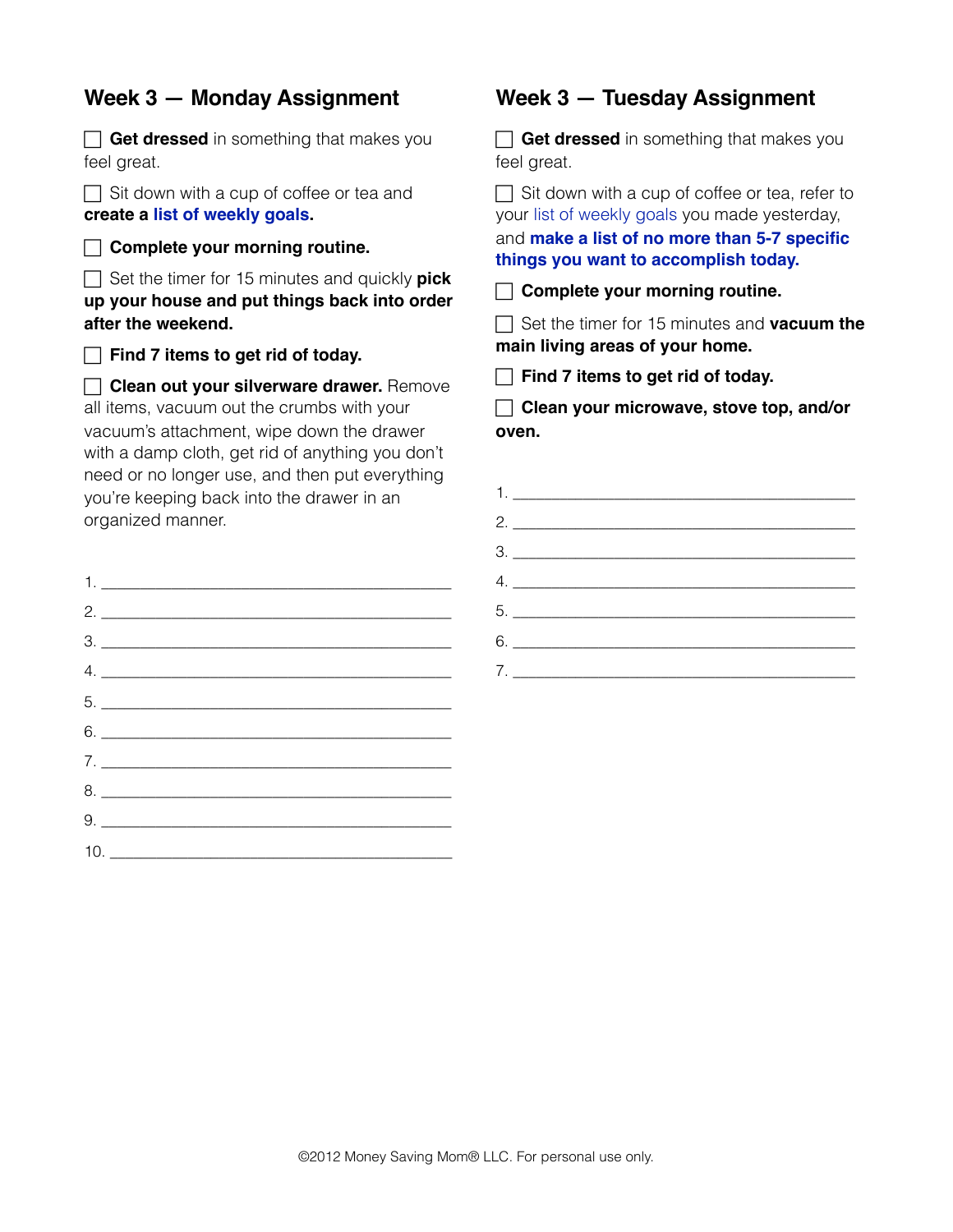#### **Week 3 — Wednesday Assignment**

**Get dressed** in something that makes you feel great.

 $\Box$  Sit down with a cup of coffee or tea, refer to your [list of weekly goals,](http://moneysavingmom.com/2012/04/10-weekly-goals-11.html) and **[make a list of no](http://moneysavingmom.com/2012/02/my-top-3-tips-for-getting-stuff-done.html)  [more than 5-7 specific things you want to](http://moneysavingmom.com/2012/02/my-top-3-tips-for-getting-stuff-done.html)  [accomplish today.](http://moneysavingmom.com/2012/02/my-top-3-tips-for-getting-stuff-done.html)**

**Complete your morning routine.**

 Set the timer for 15 minutes and **do a quickclean of your bathroom**.

**Find 7 items to get rid of today.** 

 **Clean the top of your kitchen cupboards** (if there is space between them and the ceiling) and the top of your refrigerator. If you have clutter on the top of your refrigerator, go through it and see if you can get rid of it or find a new home for it. Wipe down the outside of your kitchen cupboard doors.

| 2.                                  |
|-------------------------------------|
| $\begin{array}{c}\n3.\n\end{array}$ |
| 4.                                  |
|                                     |
|                                     |
| 7.                                  |

#### **Week 3 — Thursday Assignment**

**Get dressed** in something that makes you feel great.

 $\Box$  Sit down with a cup of coffee or tea, refer to your [list of weekly goals](http://moneysavingmom.com/2012/04/10-weekly-goals-11.html), and **[make a list of no](http://moneysavingmom.com/2012/02/my-top-3-tips-for-getting-stuff-done.html)  [more than 5-7 specific things you want to](http://moneysavingmom.com/2012/02/my-top-3-tips-for-getting-stuff-done.html)  [accomplish today.](http://moneysavingmom.com/2012/02/my-top-3-tips-for-getting-stuff-done.html)**

**Complete your morning routine.**

 Set the timer for 15 minutes and **clean the mirrors and glass doors in your house.**

**Find 7 items to get rid of today.** 

**Clean out your utensil drawer(s)** (those with serving spoons, ladles, spatulas, etc.) **in the kitchen and your junk drawer(s).** Take everything out, throw out the trash, get rid of extra clutter, wipe out the drawers, and reorganize the contents as you put them back in.

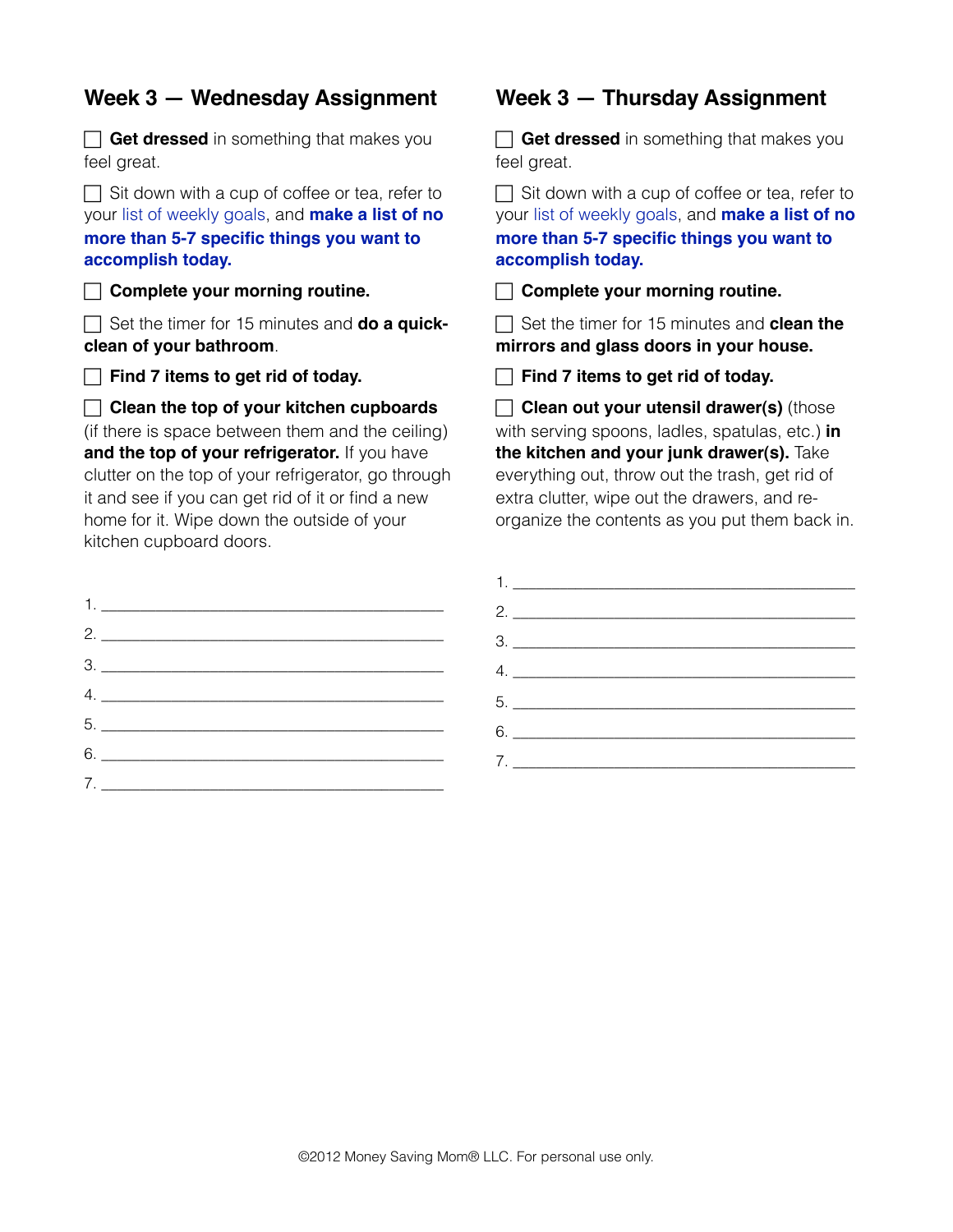#### **Week 3 — Friday Assignment**

**Get dressed** in something that makes you feel great.

 $\Box$  Sit down with a cup of coffee or tea, refer to your [list of weekly goals,](http://moneysavingmom.com/2012/04/10-weekly-goals-11.html) and **[make a list of no](http://moneysavingmom.com/2012/02/my-top-3-tips-for-getting-stuff-done.html)  [more than 5-7 specific things you want to](http://moneysavingmom.com/2012/02/my-top-3-tips-for-getting-stuff-done.html)  [accomplish today.](http://moneysavingmom.com/2012/02/my-top-3-tips-for-getting-stuff-done.html)**

**Complete your morning routine.**

 Set the timer for at least 15 minutes and **do something you really enjoy and that relaxes and rejuvenates you.**

**Find 7 items to get rid of today.** 

**Clean your computer.** Wipe down the screen and keys with a damp cloth, organize files, delete emails, etc.

| Week 4 — |  | <b>Monday Assignment</b> |
|----------|--|--------------------------|
|----------|--|--------------------------|

**Get dressed** in something that makes you feel great.

Sit down with a cup of coffee or tea and **create a [list of weekly goals.](http://www.moneysavingmom.com/2012/04/10-weekly-goals-11.html)** 

**Complete your morning routine.**

 Set the timer for 15 minutes and quickly **pick up your house and put things back into order after the weekend.**

**Find 7 items to get rid of today.** 

**Clean your vents.** If you have floor vents that can be removed, remove them and wash them in warm soapy water. Vacuum/clean any dirt or grime around the floor vent area and replace the vent. Use a vacuum attachment and/or a wet rag to dust/clean your other vents.

| 4.                              |
|---------------------------------|
|                                 |
| $6. \underline{\hspace{1.5cm}}$ |
| 7.                              |
|                                 |

| $1.$ $\overline{\phantom{a}}$   |  |
|---------------------------------|--|
|                                 |  |
| $\frac{3}{2}$                   |  |
| $\mathcal{A} \cdot \mathcal{A}$ |  |
| $5.$ $\overline{\phantom{a}}$   |  |
|                                 |  |
|                                 |  |
|                                 |  |
|                                 |  |
|                                 |  |
|                                 |  |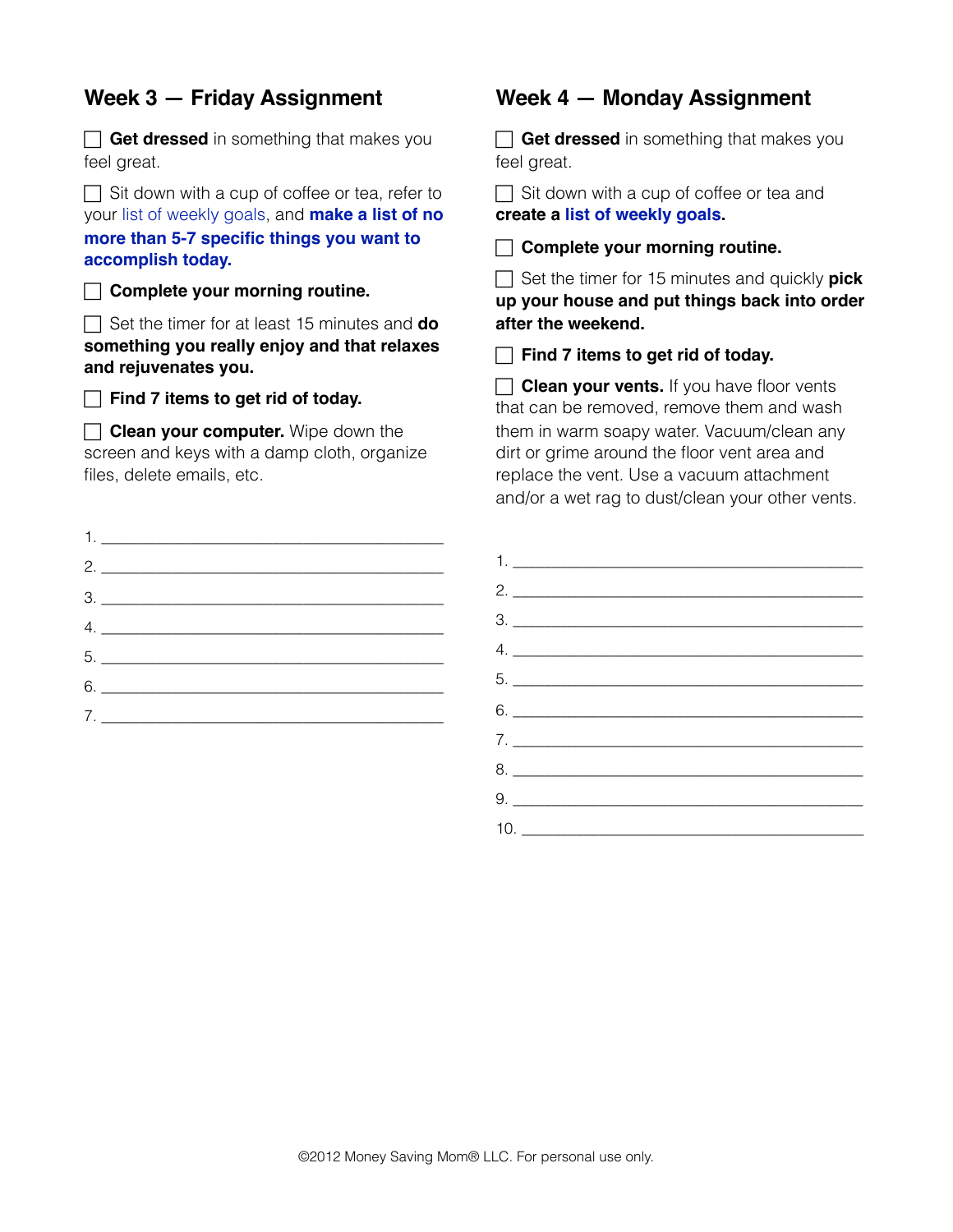#### **Week 4 — Tuesday Assignment Get dressed** in something that makes you feel great.  $\Box$  Sit down with a cup of coffee or tea, refer to your [list of weekly goals](http://moneysavingmom.com/2012/04/10-weekly-goals-11.html) you made yesterday, and **[make a list of no more than 5-7 specific](http://moneysavingmom.com/2012/02/my-top-3-tips-for-getting-stuff-done.html)  [things you want to accomplish today.](http://moneysavingmom.com/2012/02/my-top-3-tips-for-getting-stuff-done.html) Complete your morning routine.** Set the timer for 15 minutes and **do a quickclean of your bathroom.** Find 7 items to get rid of today. **Clean out and reorganized your kitchen cupboards and pantry.** 1.  $\blacksquare$  $2.$ 3. \_\_\_\_\_\_\_\_\_\_\_\_\_\_\_\_\_\_\_\_\_\_\_\_\_\_\_\_\_\_\_\_\_\_\_\_\_\_\_\_\_\_\_\_  $4.$ 5. \_\_\_\_\_\_\_\_\_\_\_\_\_\_\_\_\_\_\_\_\_\_\_\_\_\_\_\_\_\_\_\_\_\_\_\_\_\_\_\_\_\_\_\_ 6. \_\_\_\_\_\_\_\_\_\_\_\_\_\_\_\_\_\_\_\_\_\_\_\_\_\_\_\_\_\_\_\_\_\_\_\_\_\_\_\_\_\_\_\_ **Week 4 — Wednesday Assignment Get dressed** in something that makes you feel great.  $\Box$  Sit down with a cup of coffee or tea, refer to your [list of weekly goals](http://moneysavingmom.com/2012/04/10-weekly-goals-11.html), and **[make a list of no](http://moneysavingmom.com/2012/02/my-top-3-tips-for-getting-stuff-done.html)  [more than 5-7 specific things you want to](http://moneysavingmom.com/2012/02/my-top-3-tips-for-getting-stuff-done.html)  [accomplish today.](http://moneysavingmom.com/2012/02/my-top-3-tips-for-getting-stuff-done.html) Complete your morning routine.** Set the timer for 15 minutes and **vacuum the main living areas of your home. Find 7 items to get rid of today. Vacuum your carpeted closets.** Sweep or mop the floor in those closets without carpet. Remove all items from the closet floor and get rid of clutter, trash, and items that don't belong in that closet.  $1.$ 2. \_\_\_\_\_\_\_\_\_\_\_\_\_\_\_\_\_\_\_\_\_\_\_\_\_\_\_\_\_\_\_\_\_\_\_\_\_\_\_\_\_\_\_\_ 3. <u>\_\_\_\_\_\_\_\_\_\_\_\_\_\_\_\_\_\_\_\_\_\_\_\_\_\_\_\_\_\_\_\_\_\_</u> 4. \_\_\_\_\_\_\_\_\_\_\_\_\_\_\_\_\_\_\_\_\_\_\_\_\_\_\_\_\_\_\_\_\_\_\_\_\_\_\_\_\_\_\_\_

5. \_\_\_\_\_\_\_\_\_\_\_\_\_\_\_\_\_\_\_\_\_\_\_\_\_\_\_\_\_\_\_\_\_\_\_\_\_\_\_\_\_\_\_\_  $6.$ 

7. \_\_\_\_\_\_\_\_\_\_\_\_\_\_\_\_\_\_\_\_\_\_\_\_\_\_\_\_\_\_\_\_\_\_\_\_\_\_\_\_\_\_\_\_

 $7.$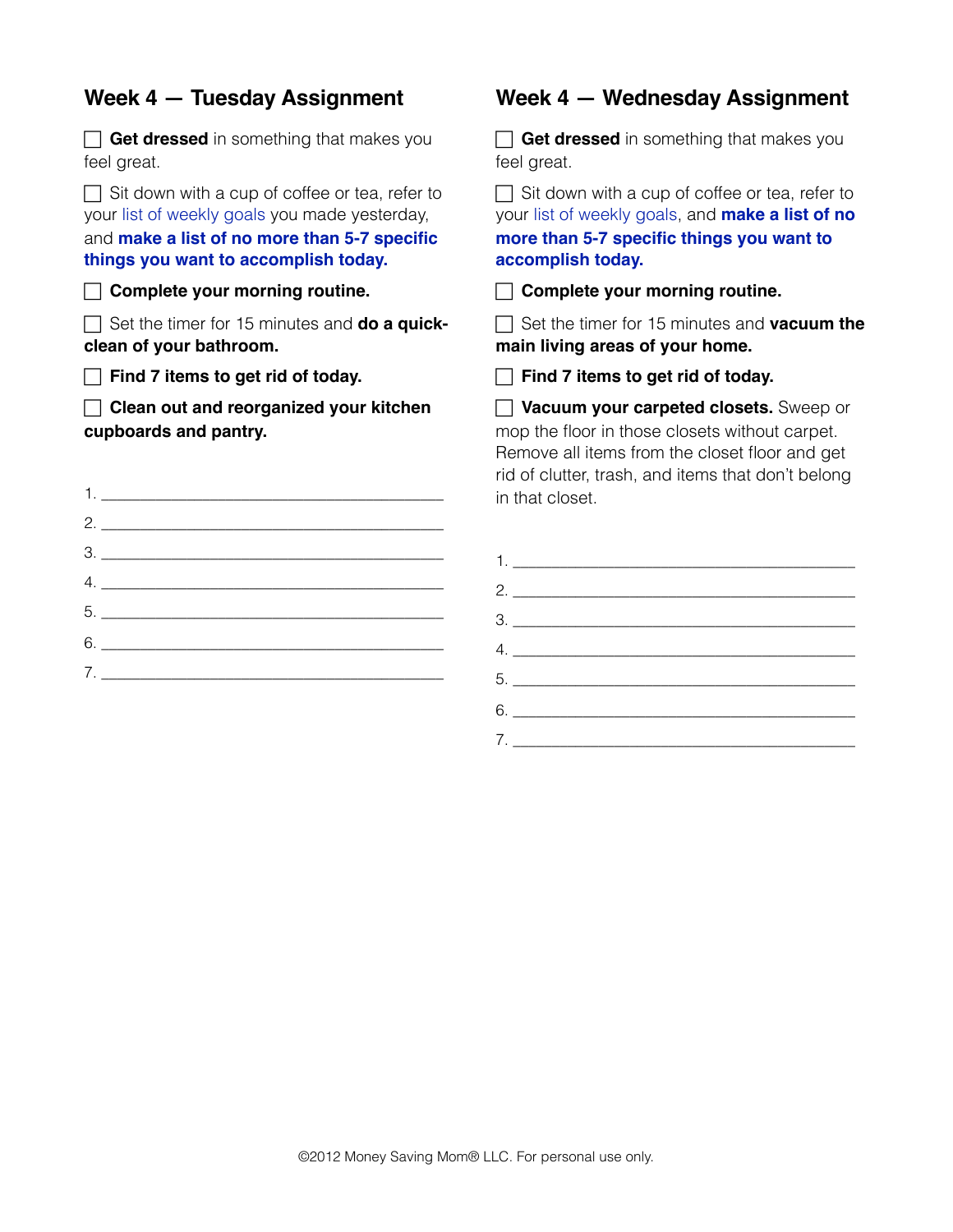#### **Week 4 — Thursday Assignment**

**Get dressed** in something that makes you feel great.

 $\Box$  Sit down with a cup of coffee or tea, refer to your [list of weekly goals,](http://moneysavingmom.com/2012/04/10-weekly-goals-11.html) and **[make a list of no](http://moneysavingmom.com/2012/02/my-top-3-tips-for-getting-stuff-done.html)  [more than 5-7 specific things you want to](http://moneysavingmom.com/2012/02/my-top-3-tips-for-getting-stuff-done.html)  [accomplish today.](http://moneysavingmom.com/2012/02/my-top-3-tips-for-getting-stuff-done.html)**

**Complete your morning routine.**

 Set the timer for 15 minutes and **wipe down your windowsills and trim around your** 

**windows** (that is, if you didn't wipe these when you wiped down the baseboards earlier this month).

**Find 7 items to get rid of today.** 

 **Clean your windows and blinds and/or window treatments.** If you want to get really ambitious, you can take the screens off (if you have screens) and clean the outside of your windows. Or, you can just use window cleaner and clean your windows on the inside. Dust or wash your blinds. Remove any washable window treatments and launder them.

| $\begin{array}{c} \n3. \begin{array}{ccc} \n\end{array} \n\end{array}$ |
|------------------------------------------------------------------------|
|                                                                        |
|                                                                        |
| $6. \underline{\hspace{1.5cm}}$                                        |
|                                                                        |
|                                                                        |

#### **Week 4 — Friday Assignment**

**Get dressed** in something that makes you feel great.

 $\Box$  Sit down with a cup of coffee or tea, refer to your [list of weekly goals](http://moneysavingmom.com/2012/04/10-weekly-goals-11.html), and **[make a list of no](http://moneysavingmom.com/2012/02/my-top-3-tips-for-getting-stuff-done.html)  [more than 5-7 specific things you want to](http://moneysavingmom.com/2012/02/my-top-3-tips-for-getting-stuff-done.html)  [accomplish today.](http://moneysavingmom.com/2012/02/my-top-3-tips-for-getting-stuff-done.html)**

**Complete your morning routine.**

 Set the timer for at least 15 minutes and **do something you really enjoy and that relaxes and rejuvenates you.**

 **Clean out and re-organize your medicine cupboard(s).** Check expiration dates on medicines and dispose of any that are expired. Note: Check out [this article](http://www.fda.gov/forconsumers/consumerupdates/ucm101653.htm) for information from the FDA on [how to properly dispose of](http://www.fda.gov/forconsumers/consumerupdates/ucm101653.htm)  [medicine.](http://www.fda.gov/forconsumers/consumerupdates/ucm101653.htm)

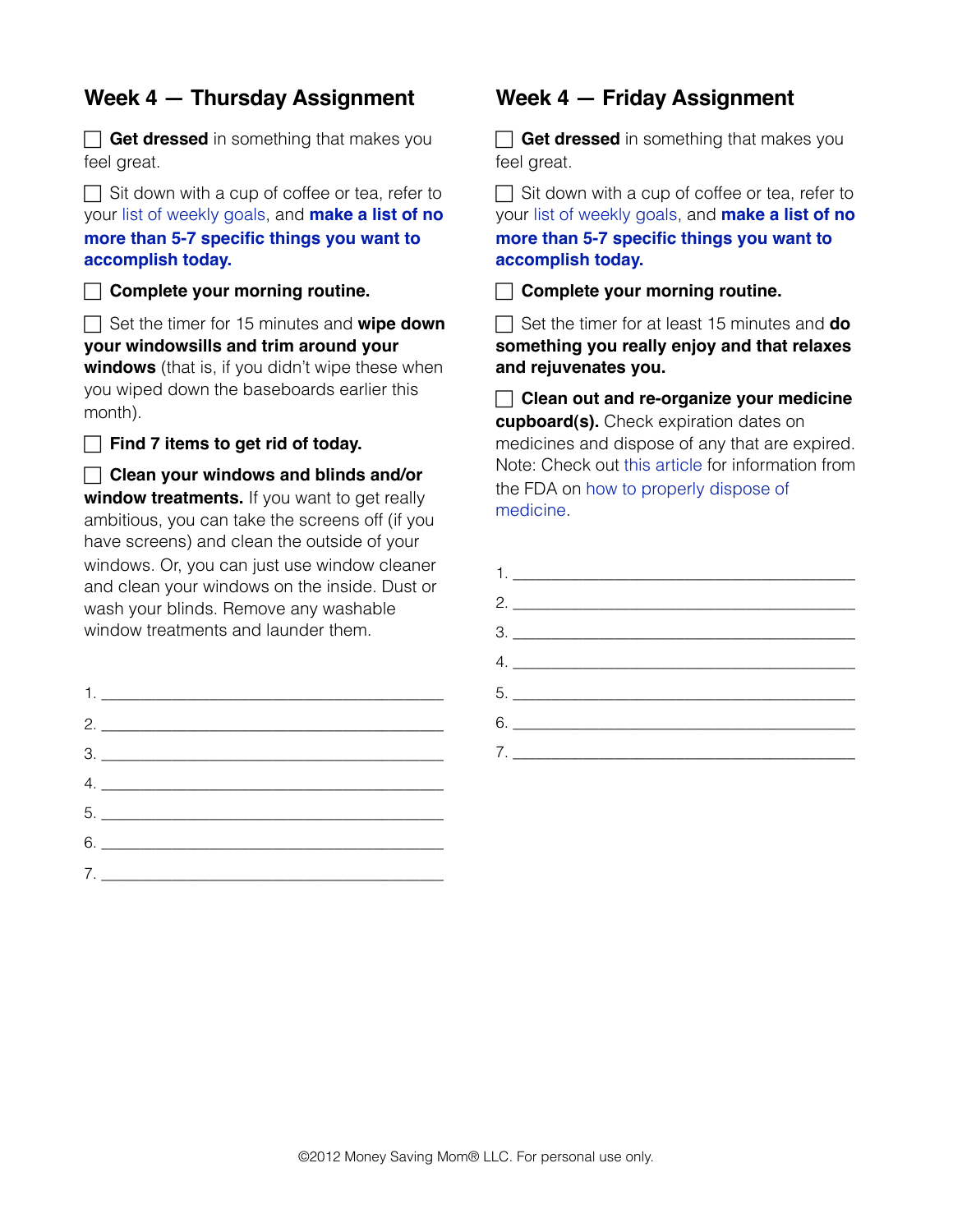# **4 Weeks to a More Organized Home** The Short List

#### **Week 1**

**Day 1.** Clean out your purse and/or diaper bag.

**Day 2.** Clean out your refrigerator. There's a [step-by-step guide for cleaning out your](http://www.housecleaningcentral.com/en/cleaning-tips/kitchen/refrigerator-cleaning.html)  [refrigerator here](http://www.housecleaningcentral.com/en/cleaning-tips/kitchen/refrigerator-cleaning.html).

**Day 3.** Clean out your freezer. If you need step-by-step help, read this guide on [How to](http://www.howtocleanstuff.net/how-to-clean-a-freezer/)  [Clean Out Your Freezer.](http://www.howtocleanstuff.net/how-to-clean-a-freezer/)

**Day 4.** Clean out underneath your beds and furniture. Remove clutter and trash and put it away or throw it away. Move the furniture (if possible) and vacuum underneath.

**Day 5.** Clean your couch. Remove your couch cushions and clean out any crumbs, toys, or other miscellaneous items you find. Use an attachment on your vacuum to vacuum the cushions, underneath the cushions, and all crevices of your furniture. Spot clean the fabric, if needed.

### **Week 2**

**Day 6.** Clean out the inside of your vehicle. Remove all trash and clutter. Use a vacuum attachment to vacuum all the seats and floors out.

 $\Box$  **Day 7.** Wipe down all the baseboards in your home. If you have children who can help, you might divide your home up into sections and have everyone take a section so you can get this job done quickly!

**Day 8.** Wipe down all the door handles in your home. You can use a damp rag with a little disinfectant on it or a cleaning wipe. If you have younger children, they'd probably enjoy joining you in tackling this project!

**Day 9.** Clean your light switch plates. You can use a damp rag with a little disinfectant on it or a cleaning wipe. If you have younger children, they'd probably enjoy joining you in tackling this project!

**Day 10.** Dust all ceiling fans and clean all light fixtures in your house. Check for burned out light bulbs and replace them.